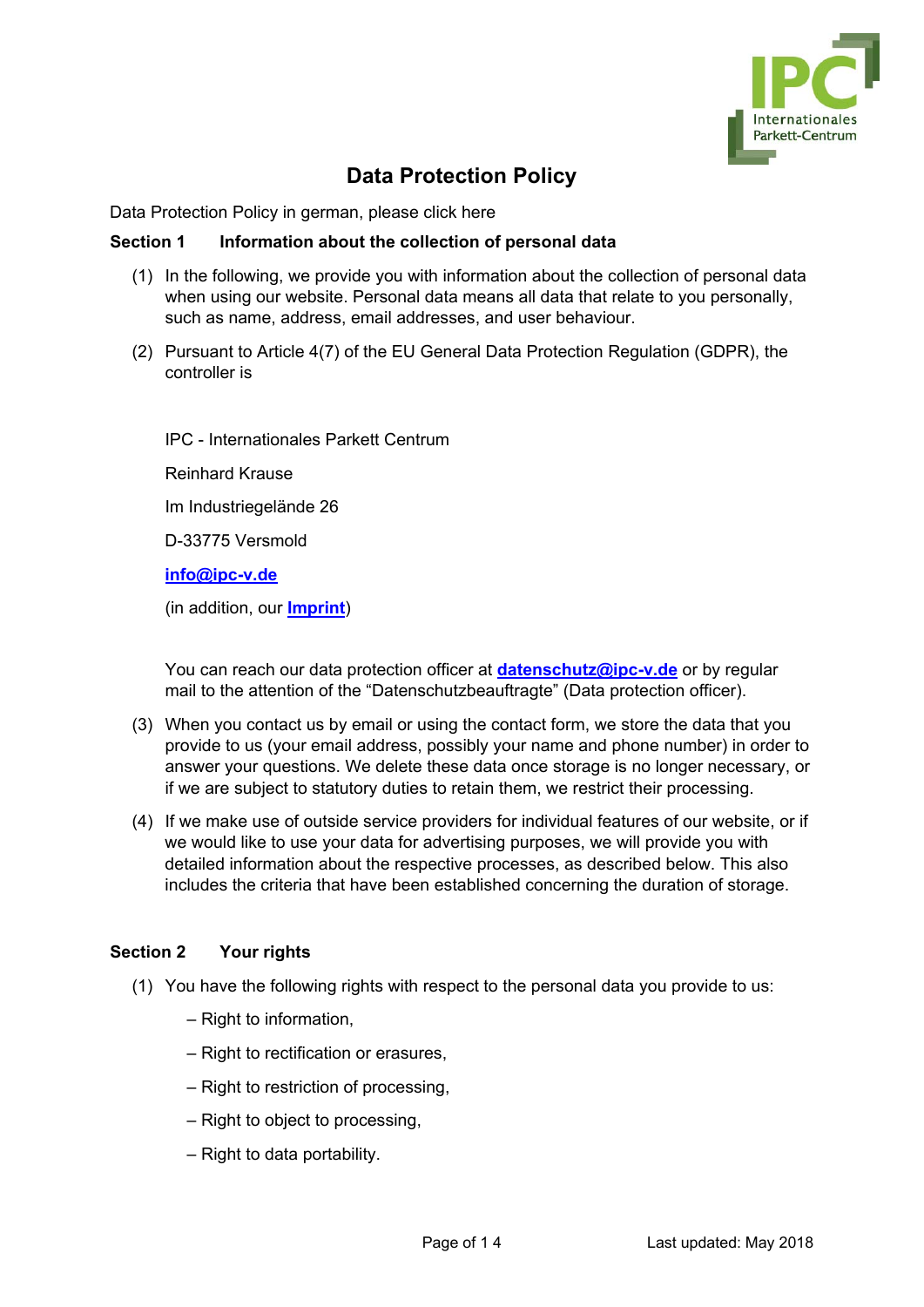

(2) You also have the right to lodge a complaint with a data protection supervisory authority concerning our processing of your personal data.

# **Section 3 Collection of personal data when visiting our website**

- (1) If you use the website merely for informational purposes, i.e. if you do not register or transmit other information to us, we collect only the personal data that your browser transmits to our server. If you would like to view our website, we collect the following data, which we require for technical reasons in order to display our website to you and to ensure stability and security (the legal basis is Article 6(1)(f) GDPR):
	- IP address
	- Data and time of access
	- Time zone difference from Greenwich Mean Time (GMT)
	- Content of the request (specific page)
	- Access status/HTTP status code
	- Amount of data transferred
	- Website from which the request came
	- Browser
	- Operating system and its interface
	- Language and version of the browser software
- (2) In addition to the foregoing data, cookies are stored on your computer when you use our website. Cookies are small text files that are stored on your hard drive and send certain information to the entity that placed them (here, to us). Cookies cannot execute any programs or transfer viruses to your computer. They are used to make our website as a whole more user-friendly and more effective.
- (3) Use of cookies
	- a) This website uses the following types of cookies, and their scope and the way they work are explained in the following:
		- Transient cookies (see b)
		- Persistent cookies (see c).
	- b) Transient cookies are automatically deleted when you close your browser. They include, in particular, session cookies. The latter store what is known as a session ID, which enables various requests by your browser to be attributed to the common session. As a result, your computer is recognised if you return to our website. Session cookies are deleted if you log out or close the browser.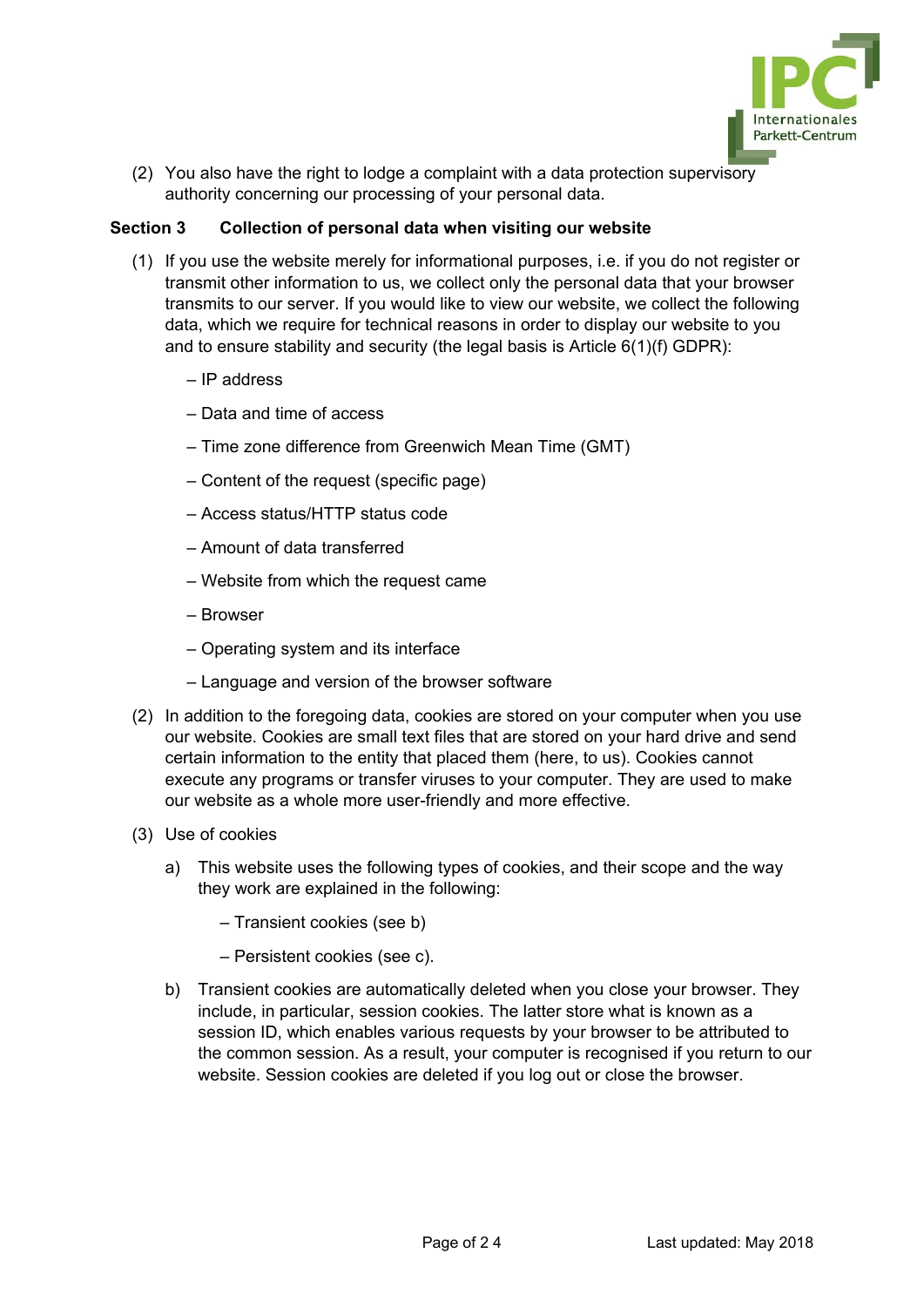

- c) Persistent cookies are automatically deleted after a specified period of time, which may vary from cookie to cookie. You can delete cookies at any time in your browser's security settings.
- d) You can configure your browser settings in accordance with your wishes and, e.g. refuse to accept third-party cookies or all cookies. Please be aware that if you do so, you may not be able to use all features of this website.
- e) If you have any account with us, we use cookies in order to be able to identify you at the time of your next visit. Otherwise, you would need to log in for each visit.
- f) Flash cookies that are used are not captured by your browser but instead by your Flash plug-in. In addition, we use HTML5 storage objects, which are placed on your end device. These objects store the required data irrespective of the browser you use, and they do not have an automatic expiry date. If you do not want processing via Flash cookies, you need to install the corresponding add-on, e.g. "Better Privacy" for Mozilla Firefox [\(https://addons.mozilla.org/de/firefox/addon/betterprivacy/\) or](https://addons.mozilla.org/de/firefox/addon/betterprivacy/) the Adobe Flash Killer Cookie for Google Chrome. You can prevent the use of HTML5 storage objects by using your browser in private mode. We also recommend that you manually delete your cookies and browser history on a regularly basis.

# **Section 4 Use of Google Analytics**

- (1) This website uses Google Analytics, a Web analysis service of Google Inc. ("Google"). Google Analytics uses cookies, i.e. text files that are stored on your computer and facilitate an analysis of your use of the website. The information generated by the cookie about your use of this website is normally transferred to a Google server in the U.S. and stored there. In the event of activation of IP anonymisation on this website, however, your IP address is first shortened by Google within the Member States of the European Union or to other Contracting States of the Agreement on the European Economic Area. Only in exceptional cases is the full IP address transferred to a Google server in the U.S. and shortened there. Google uses this information on behalf of the operator of this website in order to evaluate your use of the website, to compile reports about website activities, and to provide other services to the website operator associated with website use and internet use.
- (2) The IP address transferred from your browser in connection with Google Analytics is not combined with other Google data.